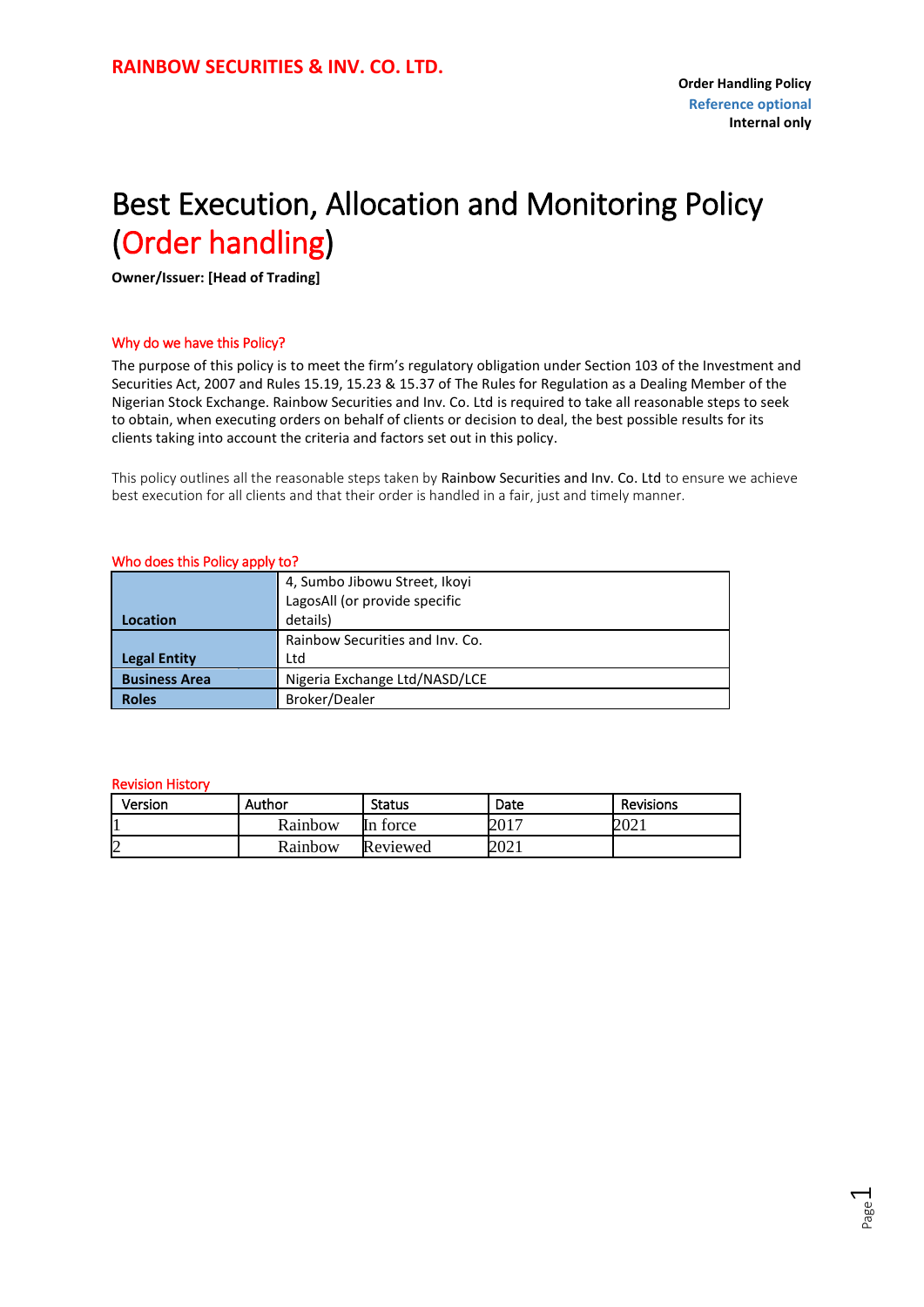### Contents

| 1.            |      |  |  |  |  |  |
|---------------|------|--|--|--|--|--|
| 2             |      |  |  |  |  |  |
| R.            |      |  |  |  |  |  |
|               | 3.1. |  |  |  |  |  |
|               | 3.2. |  |  |  |  |  |
|               | 3.3. |  |  |  |  |  |
| 4.            |      |  |  |  |  |  |
| 5.            |      |  |  |  |  |  |
| 6.            |      |  |  |  |  |  |
|               |      |  |  |  |  |  |
| 1.            |      |  |  |  |  |  |
| $\mathcal{L}$ |      |  |  |  |  |  |
|               |      |  |  |  |  |  |
|               |      |  |  |  |  |  |

Page $2$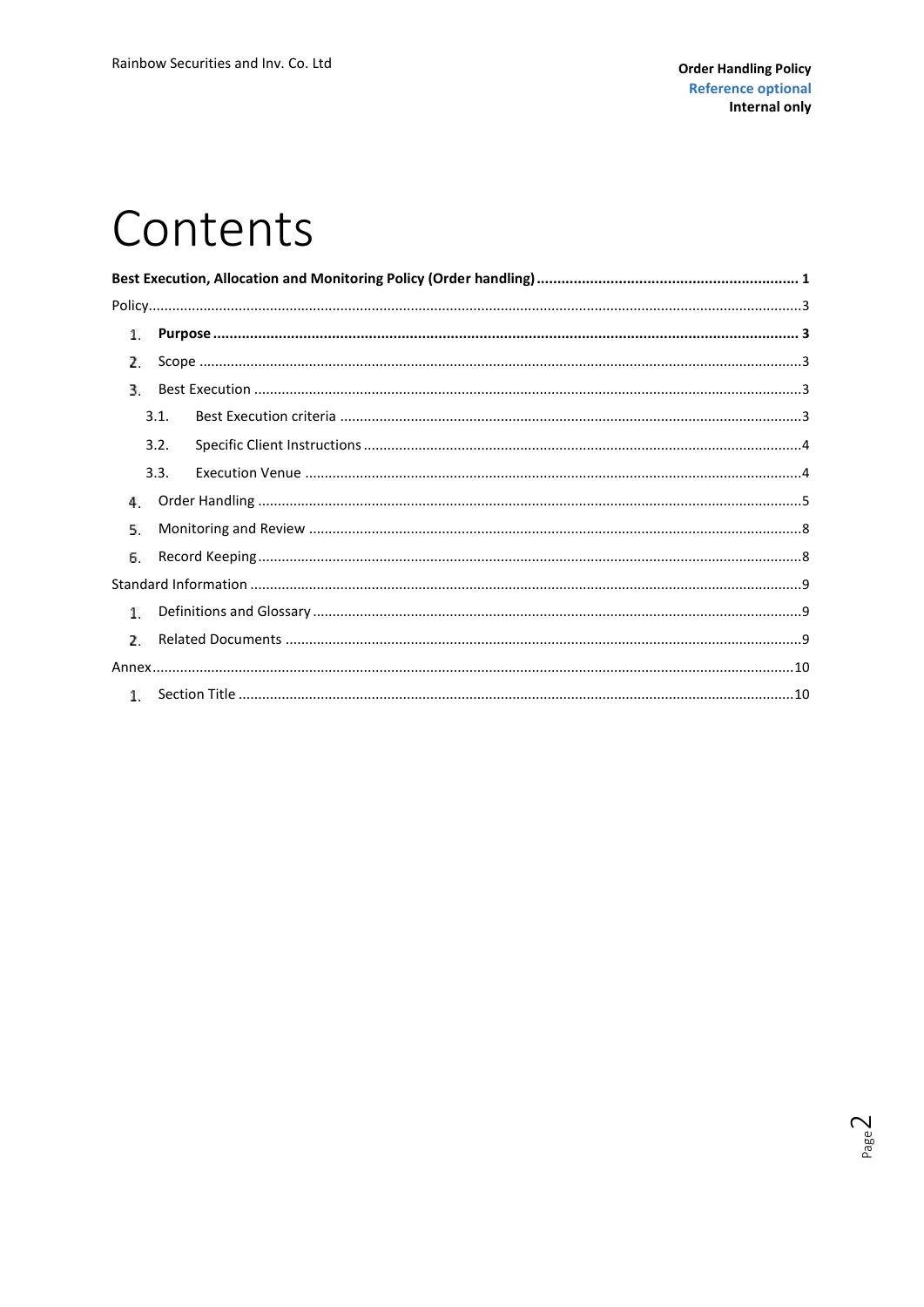# <span id="page-2-0"></span>**Policy**

#### **Purpose**  $\mathbf{1}$

This policy sets out the firm's execution methodology and approach in respect of client order execution when taking all reasonable steps to obtain the best possible results in accordance with the requirements of the appropriate regulatory bodies and best practices for its clients when executing or transmitting Client orders.

The firm is also required to execute orders in a prompt, fair and expeditious manner, relative to other orders or the trading interest of the firm. This policy will also address the firms approach in respect of the aggregation and allocation of orders.

#### $\mathcal{P}$ Scope

This policy applies to all trades in financial instruments executed or placed by the firm on the Nigerian Exchange Ltd, NASD, FMDQ or any other capital market trade point recognized and authorized by the Securities and Exchange Commission.

#### 3. Best Execution

In general, the concept of best execution is the act of obtaining a combination of price and commission (if any) in a transaction that is most favourable to the client under prevailing market conditions.

When executing trades on behalf of clients, the traders have a duty to select brokers, dealers, or banks that will enable the firm to obtain best execution for our clients and to comply with any applicable legal requirements. Consequently, the trader must, when executing trades, exercise due care, skill, judgement and consideration for execution criteria (as detailed below) when handling client order.

#### 3.1. Best Execution criteria

*.*

The firm will take into account the following factors in determining how to execute our clients' orders, make decisions to deal or place orders with a counterparty to achieve the best possible result:

 $\checkmark$ **Price** of the Financial instrument which are offered by the Execution Entity or Execution Venue;  $\checkmark$ 

The direct and indirect **costs** related to the execution of such Financial Instruments such as

Page ന

- o All expenses incurred which are directly related to the execution of the order;
- o Execution venue fees;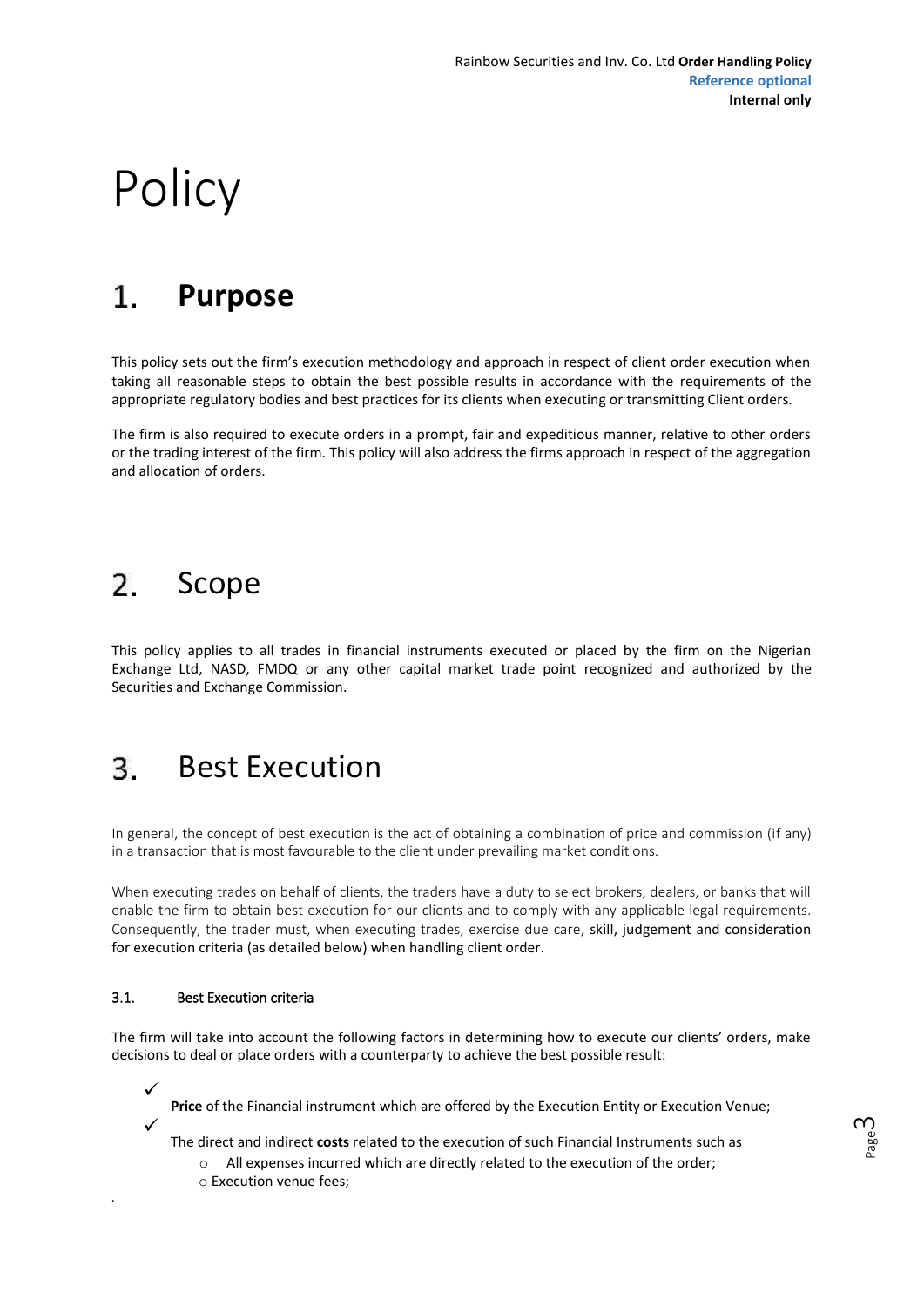- o Clearing and settlement fees; and
- Any other fees paid to third parties involved in the execution of the order
- <span id="page-3-0"></span> $\checkmark$ Speed (how quickly the order can be executed)
- ✓ likelihood of execution and settlement
- ✓ Size of the order relative to other trades in the same financial instrument
- ✓ Nature of the order (impact on the market); and
- ✓ Other relevant factors

The relative importance of these factors will be determined based on our commercial experience and judgement in the light of available market information and taking into account the characteristics of the client, the order, the financial instruments that are the subject of the order, and the execution venues to which that order can be directed.

#### 3.2. Specific Client Instructions

Where a client provides specific instructions as to execution, the order will be executed in accordance with those instructions. This may prevent the firm from taking the steps designed and implemented in this policy to obtain the best possible results for the execution of those orders in respect of the elements covered by those instructions.

Where there is no specific client instruction as to how an order should be executed, this policy will be applied to obtain the best possible result for each order that we place for execution in the market or execute ourselves on behalf of our clients taking into account all available market information at the time of execution.

The Portfolio Manager and the Traders must ensure that all confirmed client orders are entered into the Exchange's order books immediately and continue to pursue the execution of the mandate to buy/sell within 10 business days or as detailed in the client's mandate. If after this period, the trade has not been executed, the Portfolio Manager should seek to revalidate the Client order from the client unless expressly advised otherwise by the client in the initial order.

#### 3.3. Execution Venue

Execution venue means a regulated market or any other trading facility that performs a similar function.

This Firm is a member of, and places significant reliance on the following venues when executing orders:

- I. Nigerian Exchange Ltd
- II. NASD

 $\checkmark$ 

- JJ. Lagos Commodity Exchange
- KK. (**List any other trading venues that the firm is a member and/or utilizes)**

The Firm assesses the available execution venues to identify those that will enable us, on a consistent basis, to achieve the best possible result when executing or placing orders on behalf of our clients.

The factors listed in 3.1 are taken into account in the choice of execution venue and methodology for all financial instruments. In particular:

- $\checkmark$ Where we believe we can trade to the advantage of (or at no disadvantage to) the client in terms of one or more of price, speed of likelihood of execution impact, or any other relevant consideration, we will do so.
	- When placing orders on a regulated market through an executing agent, orders will generally be executed on the execution venue assessed to be the most

Page 4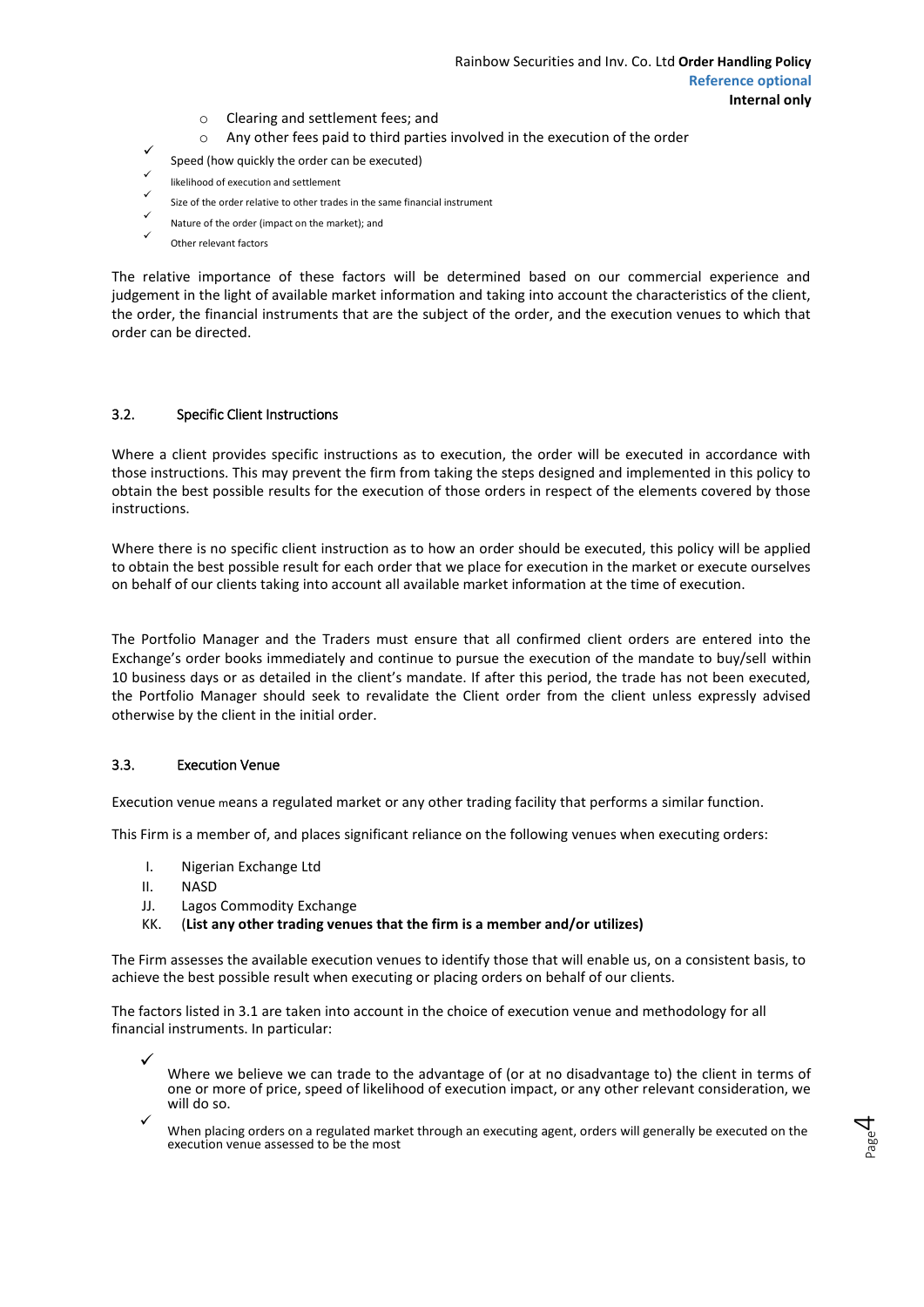Page ഥ

<span id="page-4-0"></span>This firm selects its executing agent primarily on the basis of their execution capabilities and always on the basis of due diligence. All relevant facts and circumstances concerning an executing agent are considered and include:

- I. The terms of the Entity's execution policy, including costs and fees, where such a policy is available
- II. The Entity's methodology in ensuring best execution is attained
- III. The commercial experience, judgement and history of the Entity
- IV. The Entity's assessment and use of trading venues in order to enable the Entity, on a consistent basis, to achieve the best possible result when executing client orders
- V. The approach of the entity to the aggregation of Client orders

#### Order Handling 4.

#### 4.1 **General principles**

- i. The firm will provide for the prompt, fair and expeditious execution of order, relative to other orders of the trading interests of the firm. This must allow for the execution of otherwise comparable orders in accordance with the time of their reception by the firm
- ii. When carrying out orders, all areas of the Business Areas must:
	- Ensure that orders are executed as promptly as possible and subject to any client instructions, client orders must be executed within a trading day of it being received by the firm. Where orders are not executed within a trading day, a record of the reason must be made in writing and retained
	- b. Ensure that executed orders are promptly and accurately recorded and allocated;
	- Ensure all orders are received in writing or taken through recorded telephone lines from the client account holder only; and
	- d. Carry out otherwise comparable orders sequentially and promptly unless the characteristics of the order or prevailing market conditions make this impractical, or the interests of the client require otherwise.
- iii. Order received through multiple and different media will be handled as practically possible with the aim for sequential treatment wherever possible.
- iv. The firm will not trade on its own account ahead of a client order, unless the firm immediately executes the customer order at the same or better price than it traded for its own account.
- v. The firm will not aggregate a client order with a trade for our own account (Proprietary trade)

#### **4.2 Equities, Fixed Income and related securities**

Achieving best execution for Fixed Income and related securities will depend on the transaction strategy type being entered into. The standard method for establishing the market level is to request three market prices for each asset. If possible at least two of these prices should be executable and the third may be a reference. All prices obtained are recorded on a trade sheet regardless of whether it was obtained by telephone or electronic trading (i.e. trade system). The trade will then be concluded through the venue that provides the best price.

For Equities, the firm will seek the most favorable bid/offer price available in the market at the time of executing the trade. The trader will record the rationale for accepting the market level and make a note in the trade sheet of the trade to capture their assessment.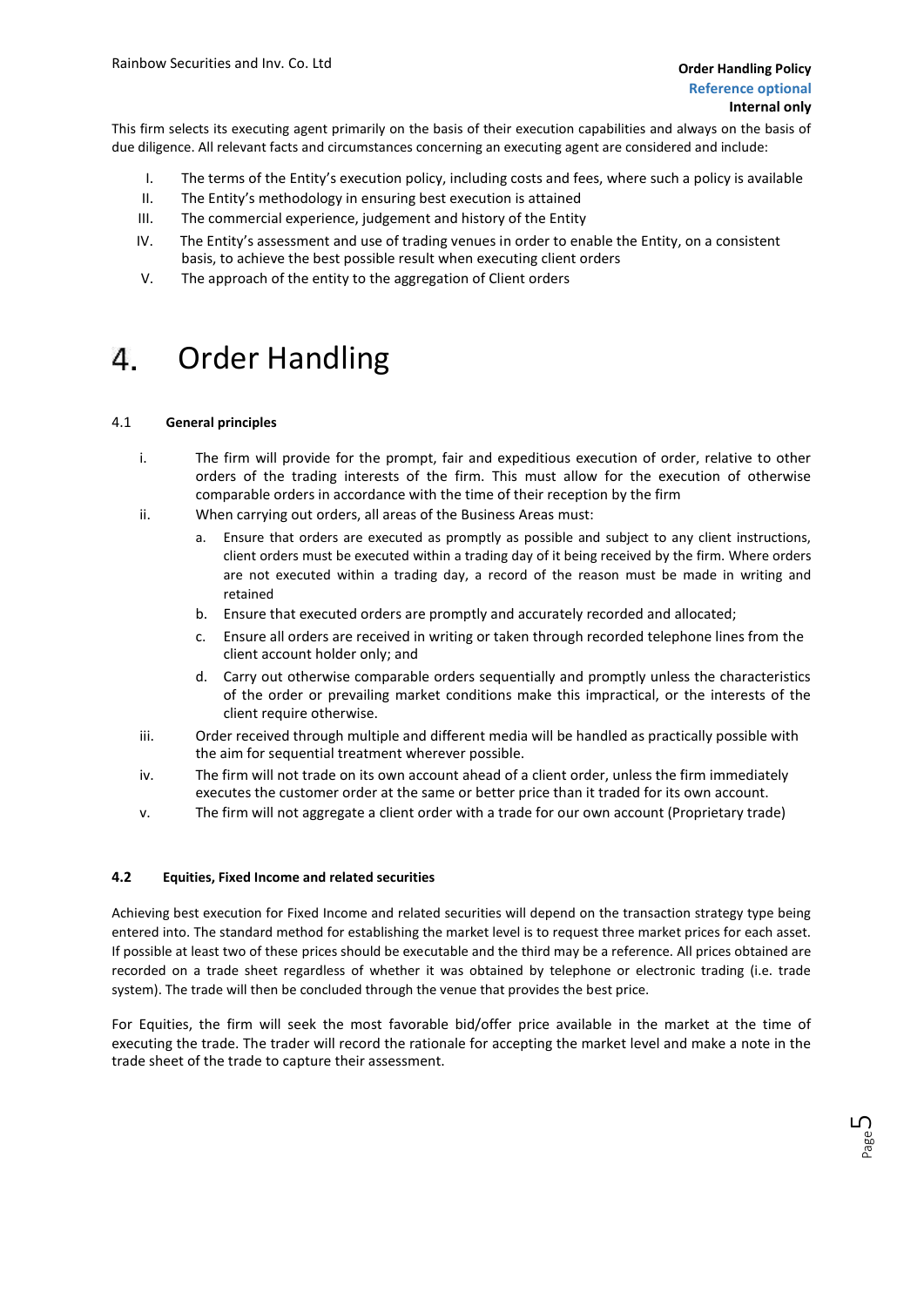#### **4.3 Order allocation**

Where a clients' order is completed in full i.e. the dealer is able to buy or sell the desired quantity that the client has specified, the order should be allocated in accordance with the clients' mandate.

However, in some instance, the firm may combine the orders of different clients, in the same security and execute it as one trade, this is commonly referred to as aggregating orders.

The firm will aggregate orders to give its clients the benefits of efficient and cost effective delivery of our services. By aggregating orders, the firm may also obtain more favourable execution and lower broker commissions. The fairness of a given allocation depends on the facts and circumstances involved, including, but not limited to, the client's investment criteria, account size, and the size of the order.

Client Orders will not be carried out in aggregation with another Client Order unless

- a. Aggregation of orders and transactions does not disadvantage any client whose orders is to be aggregated;
- b. The provisions relating to order allocation set out in **4.4 – 4.10** below are complied with.

In aggregating trade orders and allocating available securities (i.e. securities available in the market to fill the order at the time of trade), the firm must provide fair and equitable treatment to all clients.

In respect to Market Orders and Limit Orders, the Firm will not withdraw or withhold client orders for its convenience or any other person.

Order Allocation procedure for aggregated orders

1. Allocation of completely filled order

Where an aggregated order is filled completely i.e. the firm is able to buy the exact quantity desired e.g. the total of the order is 50,000 units and the firm is able to get this, then each client must be allocated the exact amount they requested. An example is provided below:

Clients A, B and C have requested 10,000, 15, 0000 and 40,000 respectively of security X i.e. a total of 65,000 and the firm is able to buy 65,000, each client must be allocated the exact amount they requested.

2. Allocation of part filled aggregated order

Where an aggregated order is part filled i.e. the firm is not able to buy all the quantity required, we must have a clear and documented procedure for allocating the order in a fair manner to all the affected clients without favoring one client over another. Please see the example below for guidance:

A Portfolio Manager [PM] looking to purchase different quantities of the same security [company XYZ] for three of his clients [client A, B & C], has aggregated the three orders [*Client A needs 50,000 shares, Client B* - *20,000 shares and Client C – 30,000 shares*] into a single order of 100,000 shares to the trader.

The trader is only able to buy 70,000 shares, the trader will then need to inform the PM of the market availability of company XYZ securities in the market and the PM will need to then carry out a pro rata allocation analysis based on the initial ratio of the aggregated order as detailed below

Since Client A needed 50,000 of the total 100,000 shares, their original allocation was [50,000/100,000 x 100%] 50% of the total initial order, whilst client B [20,000/100,000 x 100%] had a 20% allocation of the total order and Client C [30,000/100,000 x 100%] 30 % of the total initial order. The PM would then need to allocate the 70,000 share available in the market based on these ratios i.e. Client A will get 50% of 70,000 shares [35,000 share]; client B 20% of 70,000 shares [14,000] and client C 30% of 70,000 shar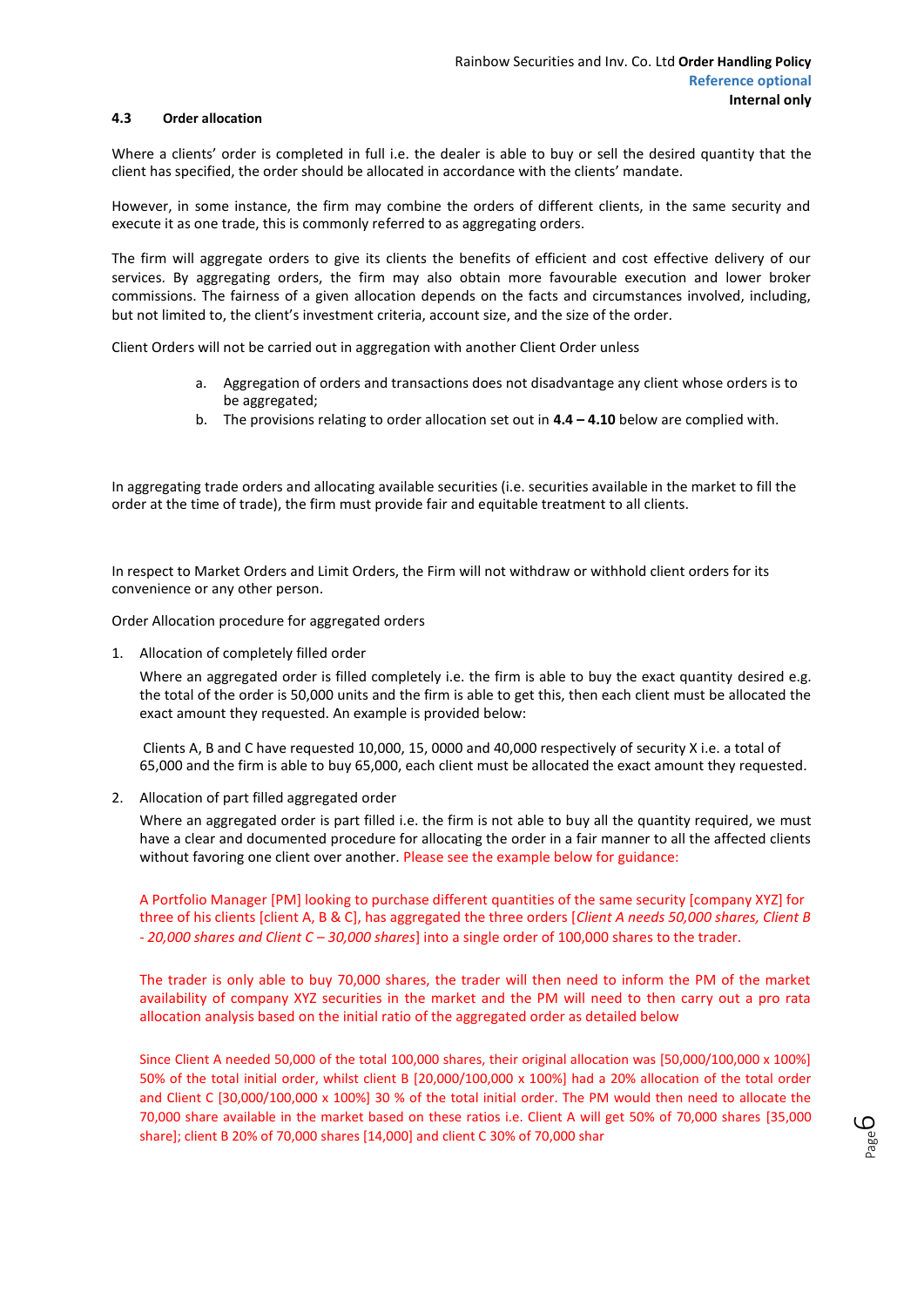These new allocations can then be sent to the traders for execution. This process must be documented and any variation from the ratios of the initial allocation must be documented.

#### **4.4 Potential conflicts of interest**

No single account may be systematically favored over another in the allocation of trade orders. Similarly, accounts are to be treated in a non-preferential manner, such that allocations are not based upon the client's account size and/or identity, account performance, fee structure, or the portfolio manager.

#### **4.5 Determining the initial Allocation prior to Trade Execution (Pre-trade allocation)**

Initial mandate must be determined prior to executing the trade, clearly indicating the participating client's accounts and allocations for each account.

#### **4.6 Determining the appropriate Allocation**

Pro-Rata Allocation assures fair and equitable treatment. Trades should be allocated on a pro rata basis based on the size of the pending order, however, there are various judgmental and other factors as described below which may support non-pro rata allocations

#### **4.7 Non Pro-Rata allocations**

Certain factors may affect a Portfolio Manager's decision to allocate on a pro rata basis. Factors such as, the need to sell out an account's entire position before selling out other client's position due to the client's cash flow, exposure to the security/sector, cash flow (accounts liquidity needs, availability of cash) may form the basis of a non-pro rata allocation. In these situations, the Portfolio Manager must use reasonable fiduciary judgement in making a non-pro rata allocation that is in the best interest of all the affected clients. This should also be fully documented to demonstrate the rationale behind the decision and subsequent allocation.

#### **4.8 Filling orders according to initial allocation (post trade allocation)**

All orders must be filled in line with the initial mandate as set out in 4.5 above. If the entire order is filled, then every client should have their entire order size met. If the order is partially filled, the executed trade should be allocated pro rata among the clients in the same proportions as the initial order size. Any deviation or reallocation of share from the initial allocation is permitted for up to two hours and thirty minutes (2.30Hrs) from when the trade was executed, however this needs to be fully documented, clearly citing the circumstance and rationale for the deviation.

#### **4.9 IPO offerings allocation (New Issues)**

The firm maintains a strict policy on ensuring fair and equitable treatment of all clients when purchasing and allocating new issues.

For all new issues, the Portfolio Manager will take into account, the necessary factors such as the clients investment objectives, investment guidelines (any advance indications of client interest for new issues), and the risk profile of the client, the security itself and the size of the order. The Portfolio Manager will have the responsibility for ensuring that, no special arrangement or any inducement scheme exists where the firm agrees to trade more with an executing agent as a result of a greater allotment of a new issue from a book runner.

The Portfolio Manager looking to subscribe to the new issue must have a written record indicating the requested volume. Pre trading allocation must also be completed, as above, on a pro rata basis with consideration for the size of the client's account, adjustment for rounding lots, the mandate type, permissibility of the new issue for the client and cash availability. After filling the order, the Portfolio Manager must record on the trade ticket the actual new issue allocation made to each client/strategy. The rationale for any allocation decision

Page  $\overline{\phantom{1}}$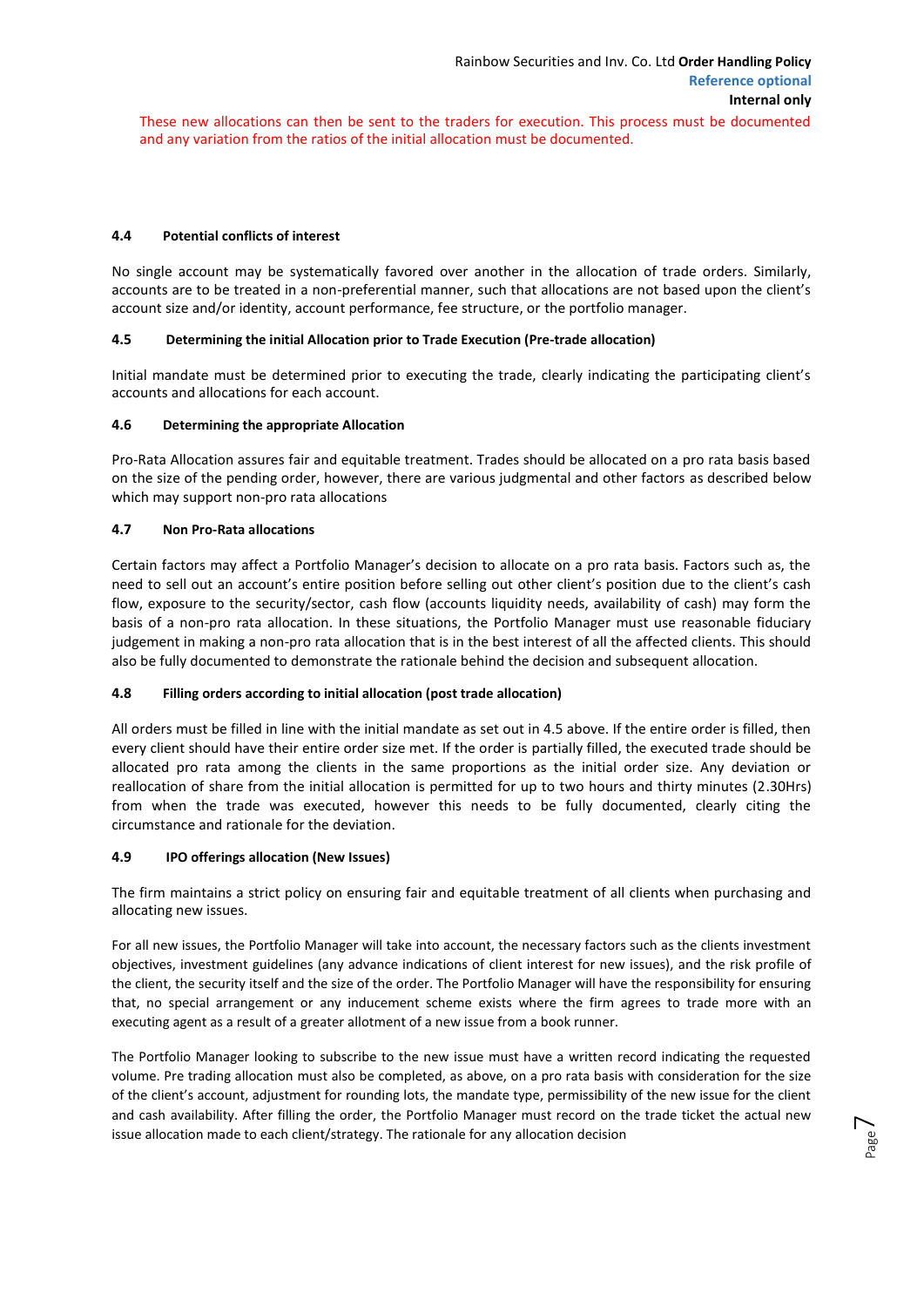Page  $\infty$ 

<span id="page-7-0"></span>strictly pro rata and adjustment for round lots must be clearly documented and provided on request to the Compliance Department.

#### **4.10 Cross trades**

Where the Portfolio Manager has two clients with opposite needs in the same security and it is in the interest of both clients to transact with each other instead of both going to the market, the Portfolio Manager/Trader may cross the trade at the agreed price of the security. However, the Portfolio Manager must ensure that this is not done to the advantage or detriment of either party participating in the cross. The rationale for Crossing should be fully documented and supported with relevant additional information i.e. evidence of Bid/Ask offer obtained from the market, which sufficiently allows compliance have clear oversight of the process.

#### Monitoring and Review 5.

Rainbow Securities and Inv. Co. Ltd will monitor processes to identify transactions that may not have met order execution requirements as outlined in this policy through surveillance undertaken mainly by the second and third lines of defense i.e. Compliance and Audit (internal/External) respectively.

Compliance will monitor, regularly (at least on a Quarterly basis), the effectiveness of the firm's execution arrangements and assess whether the execution venues selected have provided the best possible result. Monitoring will also cover the fair and equitable allocation where they occurred, as well as Cross trades, during the period. Any opportunities for improvement that are identified, will be reported to the Board and Investment Committee so resulting actions may be incorporated into the process and policy.

#### Record Keeping 6.

Rainbow Securities and Inv. Co. Ltd will maintain records in sufficient detail to show particulars of all transaction undertaken, in line with local regulatory requirements. Subject to regulatory requirements, the following records must be retained for each trade executed by the firm:

- 1. 3 competitive quotes (Fixed Income) and best bid/offer price at time of executing the trade
- 2. Price
- 3. Time order received
- 4. Execution time
- 5. Order Allocation record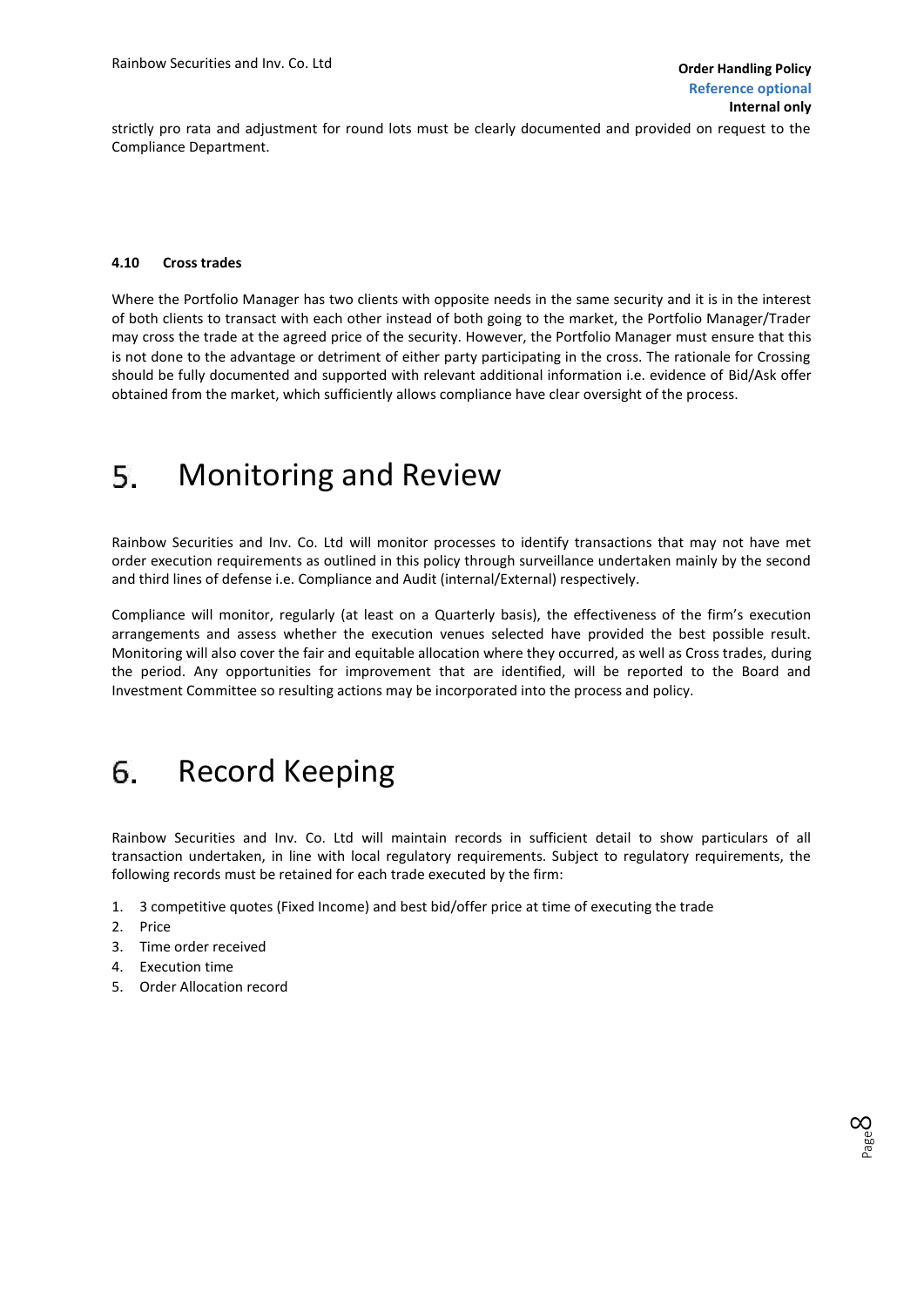## <span id="page-8-0"></span>Standard Information

#### 1. Definitions and Glossary

#### **Term**

**Market level:**

The bid or ask price range for a security in the market at the time of executing the trade

#### **Market Orders:**

Market orders is a buy or sell order to be executed immediately at current market prices. As long as there are willing sellers and buyers, market orders are filled.

#### **Limit Orders**

A limit Order is a take-profit order placed with the Firm to either buy or sell a set amount of a financial instrument at a specified price or better. The trade may not be executed if the price set by the customer cannot be met during the period of time in which the order is left open.

### 2.